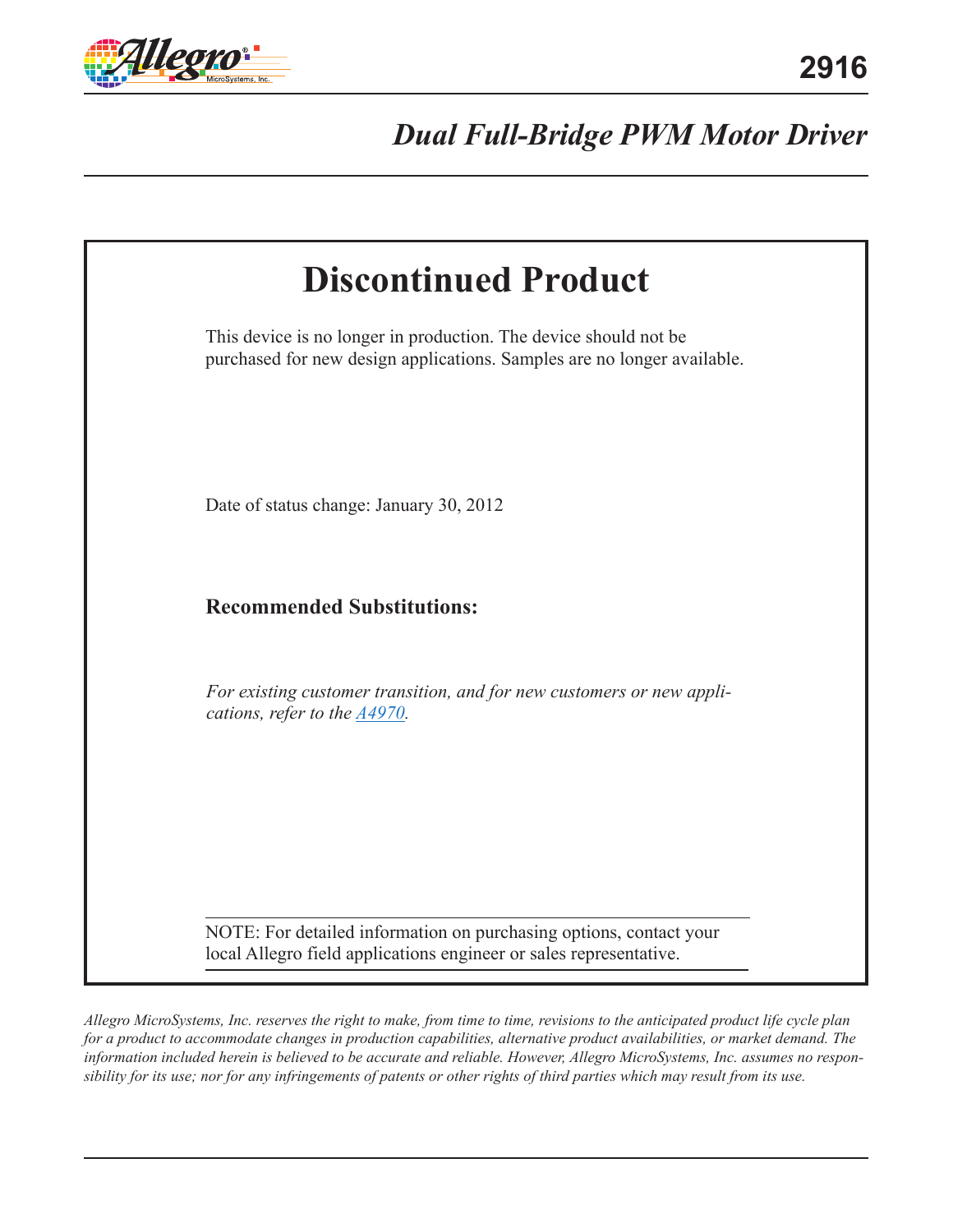

# *Dual Full-Bridge PWM Motor Driver*

# **Features and Benefits**

- 750 mA continuous output current
- 45 V output sustaining voltage
- Internal clamp diodes
- Internal PWM current control
- Low output saturation voltage
- Internal thermal shutdown circuitry
- Similar to dual PBL3717 or UC3770

## **Packages**

Package B 24-pin Batwing DIP

Package LB 24-pin Batwing SOICW



Package EB 44-pin PLCC with internally-fused leads

*Not to scale*

## **Description**

The UDx2916 motor drivers drive both windings of a bipolar stepper motor or bidirectionally control two DC motors. Both bridges are capable of sustaining 45 V and include internal pulse-width modulation (PWM) control of the output current to 750 mA. The outputs have been optimized for a low output saturation voltage drop (less than 1.8 V total source plus sink at 500 mA).

For PWM current control, the maximum output current is determined by user selection of a reference voltage and sensing resistor. Two logic-level inputs select output current limits of 0%, 33%, 67%, or 100% of the maximum level. A PHASE input to each bridge determines load current direction.

The bridges include both ground-clamp and flyback diodes for protection against inductive transients. Internally generated delays prevent crossover currents when switching current direction. Special power-up sequencing is not required. Thermal protection circuitry disables the outputs if the chip temperature exceeds safe operating limits.

The device is supplied in a 24-pin dual in-line plastic (DIP, package B) with two pairs of batwing leads as heat-sinkable tabs for enhanced power dissipation capabilities. The LB package is a 24-lead surface-mount wide SOIC with two pairs

*Continued on the next page…*



# **PWM Current-Control Circuitry**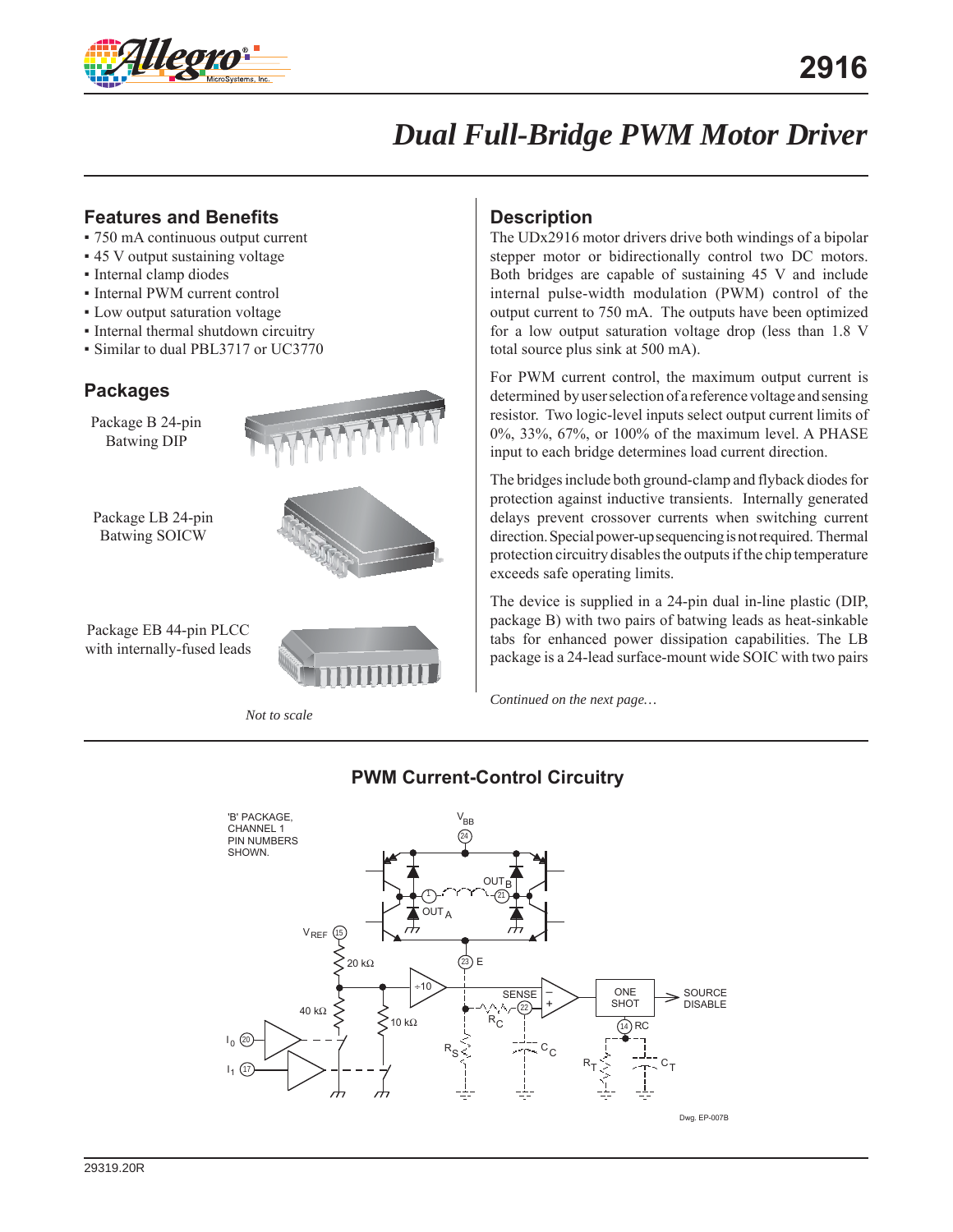### **Description (continued)**

of batwing leads. The EB package is a 44-lead power PLCC with 11 internally-fused leads on two sides. Their webbed-lead construction provides for maximum package power dissipation in the smallest possible construction.

The devices are available for operation from –20°C to 85°C (range N), and from –40°C to 105°C (range Q). All packages are lead (Pb) free, with 100% matte tin leadframe plating.

#### **Selection Guide**

| <b>Part Number</b> | Package                           | Packing       | <b>Ambient Temperature</b><br>(°C) |
|--------------------|-----------------------------------|---------------|------------------------------------|
| UDN2916B-T1        | 24-pin batwing DIP                | 15 per tube   |                                    |
| UDN2916EBIR-T1     | 44-pin internally fused lead PLCC | 450 per reel  | $-20$ to 85                        |
| UDN2916LBIR-T2     | 24-pin batwing SOICW              | 1000 per reel |                                    |
| UDQ2916LBIR-T2     | 24-pin batwing SOICW              | 1000 per reel | $-40$ to 105                       |

1This variant is in production, however, it has been deemed Pre-End of Life. The product is approaching end of life. Within a minimum of 6 months, the device will enter its final, Last Time Buy, order phase. Status change: November 1, 2010. 2This variant is in production, however, it has been deemed Pre-End of Life. The product is approaching end of life. Within a minimum of 6 months, the device will enter its final, Last Time Buy, order phase. Status change: January 31, 2011.

#### **Absolute Maximum Ratings**

| <b>Characteristic</b>                | Symbol                |            | <b>Notes</b>                                                                                                                                                                                        | Rating                   | <b>Units</b> |
|--------------------------------------|-----------------------|------------|-----------------------------------------------------------------------------------------------------------------------------------------------------------------------------------------------------|--------------------------|--------------|
| Motor Supply Voltage                 | $\rm V_{BB}$          |            |                                                                                                                                                                                                     | 45                       | V            |
| Logic Supply Voltage                 | $V_{\rm CC}$          |            |                                                                                                                                                                                                     | 7.0                      | $\vee$       |
| Input Voltage                        | $V_{IN}$              |            |                                                                                                                                                                                                     | $-0.3$ to $V_{CC}$ + 0.3 | V            |
| <b>Output Emitter Voltage</b>        | $V_F$                 |            |                                                                                                                                                                                                     | 1.5                      | $\vee$       |
| Output Current*                      | $I_{\text{OUT}}$      | Peak       | Output current rating may be limited by duty<br>cycle, ambient temperature, and heat sinking.<br>Under any set of conditions, do not exceed the<br>specified current rating or T <sub>1</sub> (max) | 1.0                      | A            |
|                                      |                       | Continuous |                                                                                                                                                                                                     | 750                      | mA           |
| Package Power Dissipation            | $P_D$                 | See graph  |                                                                                                                                                                                                     |                          | W            |
|                                      | $T_A$                 | Range N    |                                                                                                                                                                                                     | $-20$ to 85              | °C           |
| <b>Operating Ambient Temperature</b> |                       | Range Q    |                                                                                                                                                                                                     | $-40$ to 105             | °C           |
| Maximum Junction Temperature         | $T_{\parallel}$ (max) |            |                                                                                                                                                                                                     | 150                      | °C           |
| Storage Temperature                  | $\mathsf{T_{stg}}$    |            |                                                                                                                                                                                                     | $-55$ to 150             | °C           |

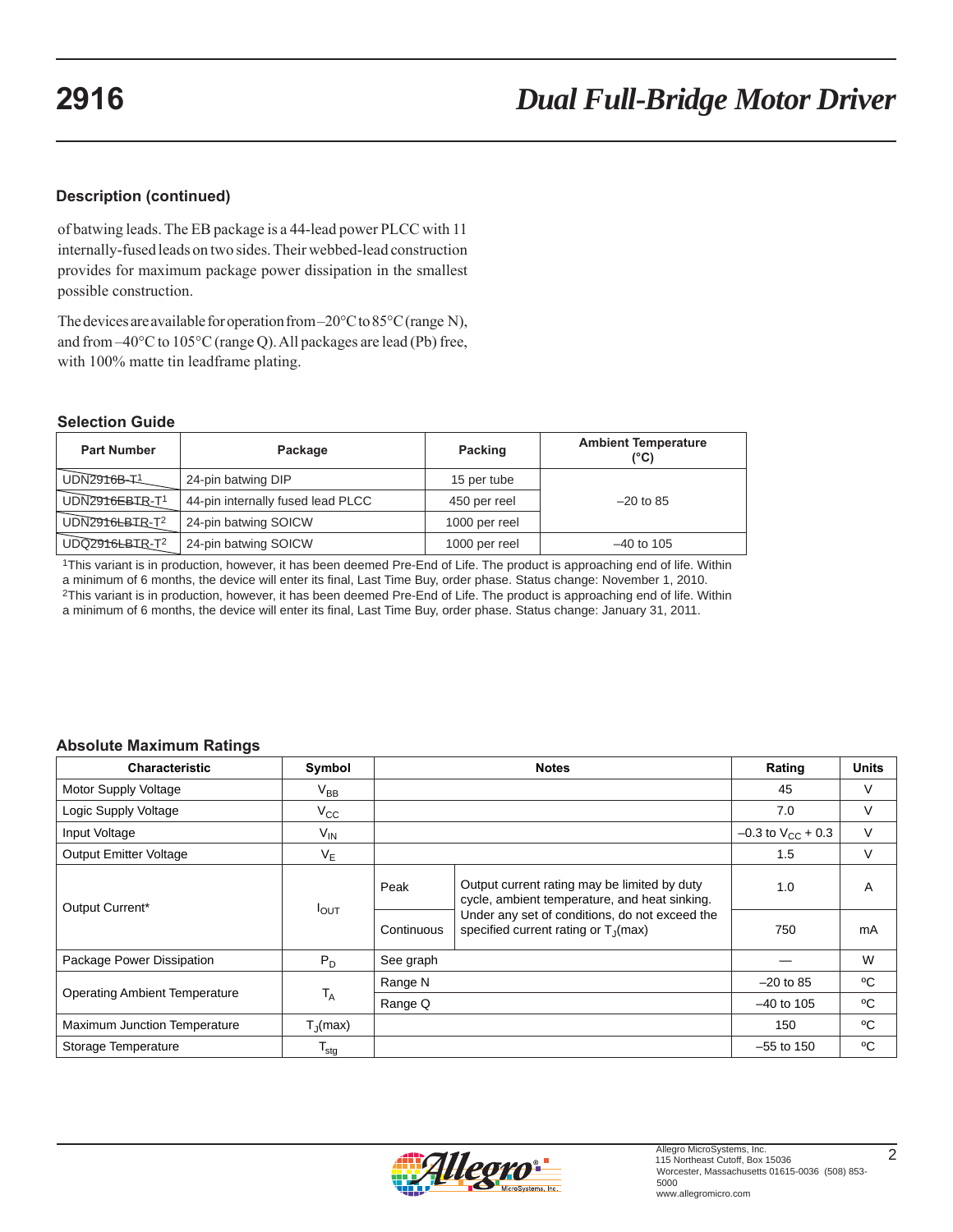



**LB** Package (SOIC)



Dwg. PP-047





\*Measured on a single-layer board, with 1 sq. in. of 2 oz copper area. For additional information, refer to the Allegro Web site.

### **B** Package (DIP)



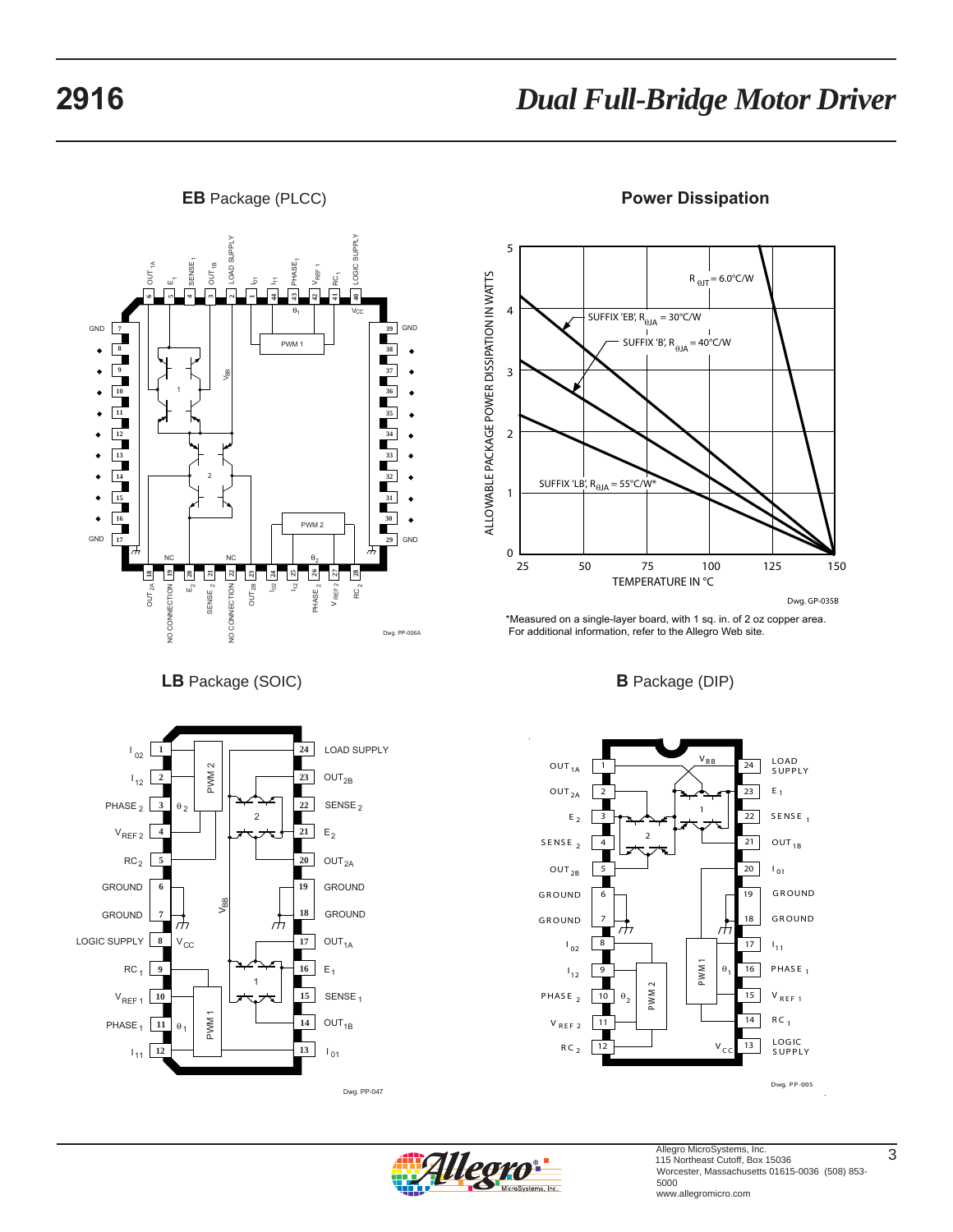# **ELECTRICAL CHARACTERISTICS at T<sub>A</sub> = +25°C, T<sub>J</sub> ≤ 150°C, V<sub>BB</sub> = 45 V, V<sub>CC</sub> = 4.75 V to 5.25 V, VREF = 5.0 V (unless otherwise noted).**

|                                     |                          |                                                           |                          | Limits          |                 |                         |
|-------------------------------------|--------------------------|-----------------------------------------------------------|--------------------------|-----------------|-----------------|-------------------------|
| Characteristic                      | Symbol                   | <b>Test Conditions</b>                                    | Min.                     | Typ.            | Max.            | <b>Units</b>            |
| Output Drivers (OUTA or OUTB)       |                          |                                                           |                          |                 |                 |                         |
| <b>Motor Supply Range</b>           | $V_{BB}$                 |                                                           | 10                       |                 | 45              | $\overline{\mathsf{v}}$ |
| <b>Output Leakage Current</b>       | $I_{CEX}$                | $V_{OUT} = V_{BB}$                                        | $\overline{\phantom{0}}$ | < 1.0           | 50              | μA                      |
|                                     |                          | $V_{\text{OUT}} = 0$                                      |                          | $-1.0$          | $-50$           | μA                      |
| <b>Output Sustaining Voltage</b>    | $V_{CE(sus)}$            | $I_{\text{OUT}} = \pm 750 \text{ mA}, L = 3.0 \text{ mH}$ | 45                       |                 |                 | $\overline{\mathsf{v}}$ |
| <b>Output Saturation Voltage</b>    | $V_{CE(SAT)}$            | Sink Driver, $I_{OUT}$ = +500 mA                          |                          | 0.4             | 0.6             | $\mathsf{V}$            |
|                                     |                          | Sink Driver, $I_{OUT}$ = +750 mA                          | $\overline{\phantom{0}}$ | 1.0             | $1.2$           | $\mathsf{V}$            |
|                                     |                          | Source Driver, $I_{\text{OUT}}$ = -500 mA                 | $\overline{\phantom{0}}$ | 1.0             | 1.2             | $\overline{\mathsf{v}}$ |
|                                     |                          | Source Driver, IOUT = -750 mA                             | $\overline{\phantom{0}}$ | 1.3             | 1.5             | $\mathsf{V}$            |
| <b>Clamp Diode Leakage Current</b>  | $I_R$                    | $V_R$ = 45 V                                              | $\overline{\phantom{0}}$ | < 1.0           | 50              | μA                      |
| <b>Clamp Diode Forward Voltage</b>  | $V_F$                    | $I_F$ = 750 mA                                            |                          | 1.6             | 2.0             | $\overline{\mathsf{v}}$ |
| <b>Driver Supply Current</b>        | $I_{BB(ON)}$             | Both Bridges ON, No Load                                  |                          | 20              | 25              | mA                      |
|                                     | BB(OFF)                  | <b>Both Bridges OFF</b>                                   |                          | 5.0             | 10              | mA                      |
| <b>Control Logic</b>                |                          |                                                           |                          |                 |                 |                         |
| <b>Input Voltage</b>                | $V_{IN(1)}$              | <b>All inputs</b>                                         | 2.4                      |                 |                 | $\mathsf{V}$            |
|                                     | $V_{IN(0)}$              | <b>All inputs</b>                                         |                          |                 | 0.8             | $\mathbf{V}$            |
| <b>Input Current</b>                | $I_{IN(1)}$              | $V_{IN}$ = 2.4 V                                          |                          | $5 - 1.0$       | $\overline{20}$ | $\overline{\mu A}$      |
|                                     |                          | $V_{IN} = 0.8 V$                                          |                          | $-3.0$          | $-200$          | μA                      |
| <b>Reference Voltage Range</b>      | <b>V<sub>REF</sub></b>   | Operating                                                 | 1.5                      |                 | 7.5             | $\mathsf{V}$            |
| <b>Current Limit Threshold</b>      | VREF <sup>/V</sup> SENSE | $I_0 = I_1 = 0.8 V$                                       | 9.5                      | 10              | 10.5            |                         |
| (at trip point)                     |                          | $I_0$ = 2.4 V, $I_1$ = 0.8 V                              | 13.5                     | 15              | 16.5            |                         |
|                                     |                          | $I_0$ = 0.8 V, $I_1$ = 2.4 V                              | 25.5                     | 30              | 34.5            |                         |
| <b>Thermal Shutdown Temperature</b> | $T_{\rm J}$              |                                                           |                          | $\frac{1}{170}$ |                 | $\overline{\text{c}}$   |
| <b>Total Logic Supply Current</b>   | ICC(ON)                  | $I_0 = I_1 = 0.8$ V, No Load                              |                          | $\overline{40}$ | $\overline{50}$ | mA                      |
|                                     | $lc_{\mathsf{C(OFF)}}$   | $I_0 = I_1 = 2.4$ V, No Load                              | —                        | 10              | 12              | mA                      |
| <b>Fixed Off-Time</b>               | $t_{off}$                | $R_T$ = 56 kΩ, C <sub>T</sub> = 820 pF                    |                          | 46              | —               | $\mu s$                 |

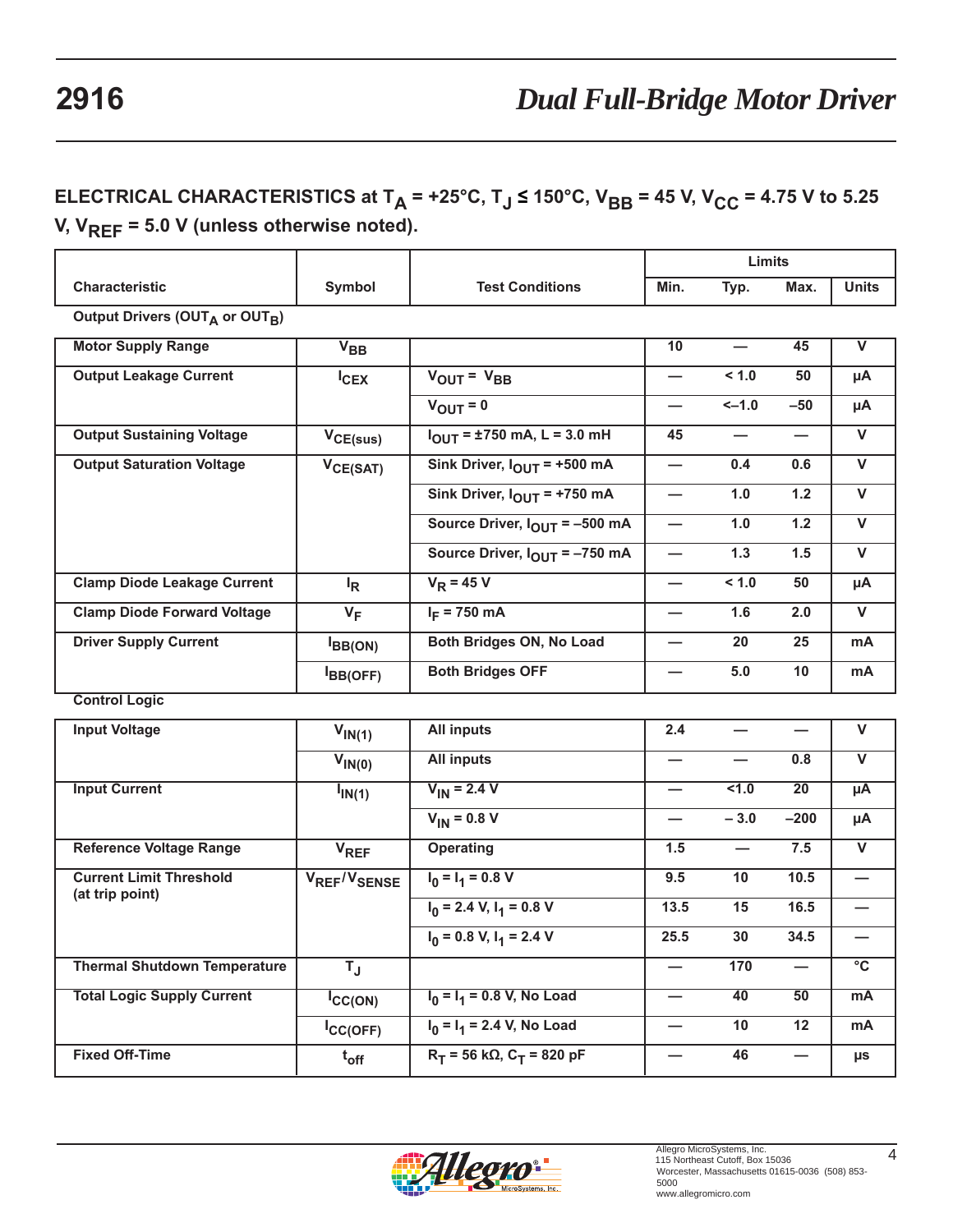# **2916** *Dual Full-Bridge Motor Driver*

# **APPLICATIONS INFORMATION**

#### **PWM CURRENT CONTROL**

The UDx2916 dual bridges drive both windings of a bipolar stepper motor. Output current is sensed and controlled independently in each bridge by an external sense resistor,  $R_s$ , internal comparator, and monostable multivibrator.

When the bridge is turned on, current increases in the motor winding and it is sensed by the external sense resistor until the sense voltage,  $V_{\text{SENSE}}$ , reaches the level set at the comparator input:

$$
I_{TRIP} = V_{REF}/10 R_S
$$

The comparator then triggers the monostable, which turns off the source driver of the bridge.

The actual load current peak will be slightly higher than the trip point (especially for low-inductance loads) because of the internal logic and switching delays. This delay,  $t_d$ , is typically 2 μs. After turn-off, the motor current decays, circulating through the ground-clamp diode and sink transistor. The source driver off-time (and therefore the magnitude of the current decrease) is determined by the external RC timing components of the monostable:

$$
t_{off} = R_T C_T
$$

where:

 $R_T$  = 20 to 100 kΩ, and  $C_T$  = 100 to 1000 pF.

The fixed off-time should be short enough to keep the current chopping above the audible range  $(< 46 \mu s$ ) and long enough to properly regulate the current. Because only slow-decay current control is available, short off times  $(< 10 \,\mu s$ ) require additional efforts to ensure proper current regulation. Factors that can negatively affect the ability to properly regulate the current when using short off times include: higher motorsupply voltage, light load, and longer than necessary blank time.

When the source driver is re-enabled, the winding current (the sense voltage) is again allowed to rise to the comparator's threshold. This cycle repeats itself, maintaining the average motor winding current at the desired level.

Loads with high distributed capacitances may result in high turn-on current peaks. This peak (appearing across  $R<sub>S</sub>$ ) will attempt to trip the comparator, resulting in erroneous current control or high-frequency oscillations. An external  $R<sub>C</sub>C<sub>C</sub>$ time delay should be used to further delay the action of the comparator. Depending on load type, many applications will not require these external components (SENSE connected to E).

# **PWM OUTPUT CURRENT WAVE FORM**



**LOAD CURRENT PATHS**



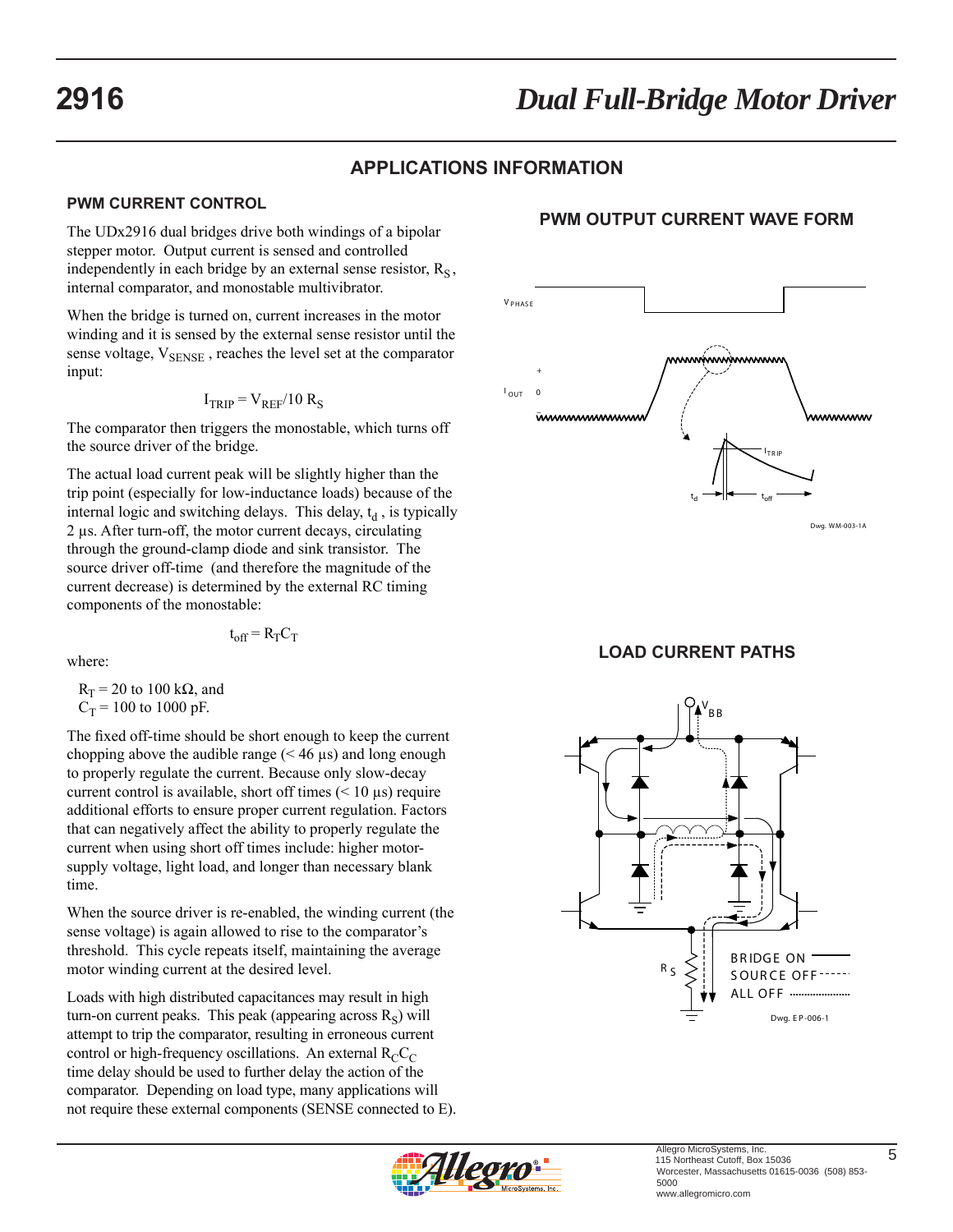#### **LOGIC CONTROL OF OUTPUT CURRENT**

Two logic level inputs  $(I_0 \text{ and } I_1)$  allow digital selection of the motor winding current at 100%, 67%, 33%, or 0% of the maximum level per the table. The 0% output current condition turns off all drivers in the bridge and can be used as an OUTPUT ENABLE function.

| חי | м | <b>Output Current</b>           |
|----|---|---------------------------------|
|    |   | $V_{RFF}/10 R_S = I_{TRIP}$     |
| Н  |   | $V_{REF}/15 R_S = 2/3 I_{TRIP}$ |
|    | н | $V_{RFF}/30 R_S = 1/3 I_{TRIP}$ |
|    |   |                                 |

**CURRENT-CONTROL TRUTH TABLE**

These logic level inputs greatly enhance the implementation of microprocessor controlled drive formats.

During half-step operations, the  $I_0$  and  $I_1$  allow the microprocessor to control the motor at a constant torque between all positions in an eight-step se-



quence. This is accomplished by digitally selecting 100% drive current when only one phase is on and 67% drive current when two phases are on. Logic highs on both  $I_0$  and  $I_1$  turn-off all drivers to allow rapid current decay when switching phases. This helps to ensure proper motor operation at high step rates.

The logic control inputs can also be used to select a reduced current level (and reduced power dissipation) for "hold" conditions and/or increased current (and available torque) for start-up conditions.

#### **GENERAL**

The PHASE input to each bridge determines the direction motor winding current flows. An internally generated dead time (approximately 2 μs) prevents crossover currents that can occur when switching the PHASE input.

All four drivers in the bridge output can be turned-off between steps  $(I_0 = I_1 \geq 2.4 \text{ V})$ , resulting in a fast current decay through the internal output clamp and flyback diodes. The fast current decay is desirable in half-step and high-speed applications. The PHASE,  $I_0$ , and  $I_1$  inputs float high.

Varying the reference voltage, V<sub>REF</sub>, provides continuous control of the peak load current for micro-stepping applications.

Thermal protection circuitry turns-off all drivers when the junction temperature reaches +170°C. It is only intended to protect the device from failures due to excessive junction temperature and should not imply that output short circuits are permitted. The output drivers are re-enabled when the junction temperature cools to +145°C.

The UDx2916 output drivers are optimized for low output saturation voltages—less than 1.8 V total (source plus sink) at 500 mA. Under normal operating conditions, when combined with the excellent thermal properties of the package designs, this allows continuous operation of both bridges simultaneously at 500 mA.

### **TRUTH TABLE**

| <b>PHASE</b> | <b>OUTA</b> | <b>OUTR</b> |
|--------------|-------------|-------------|
|              |             |             |
|              |             | Н           |

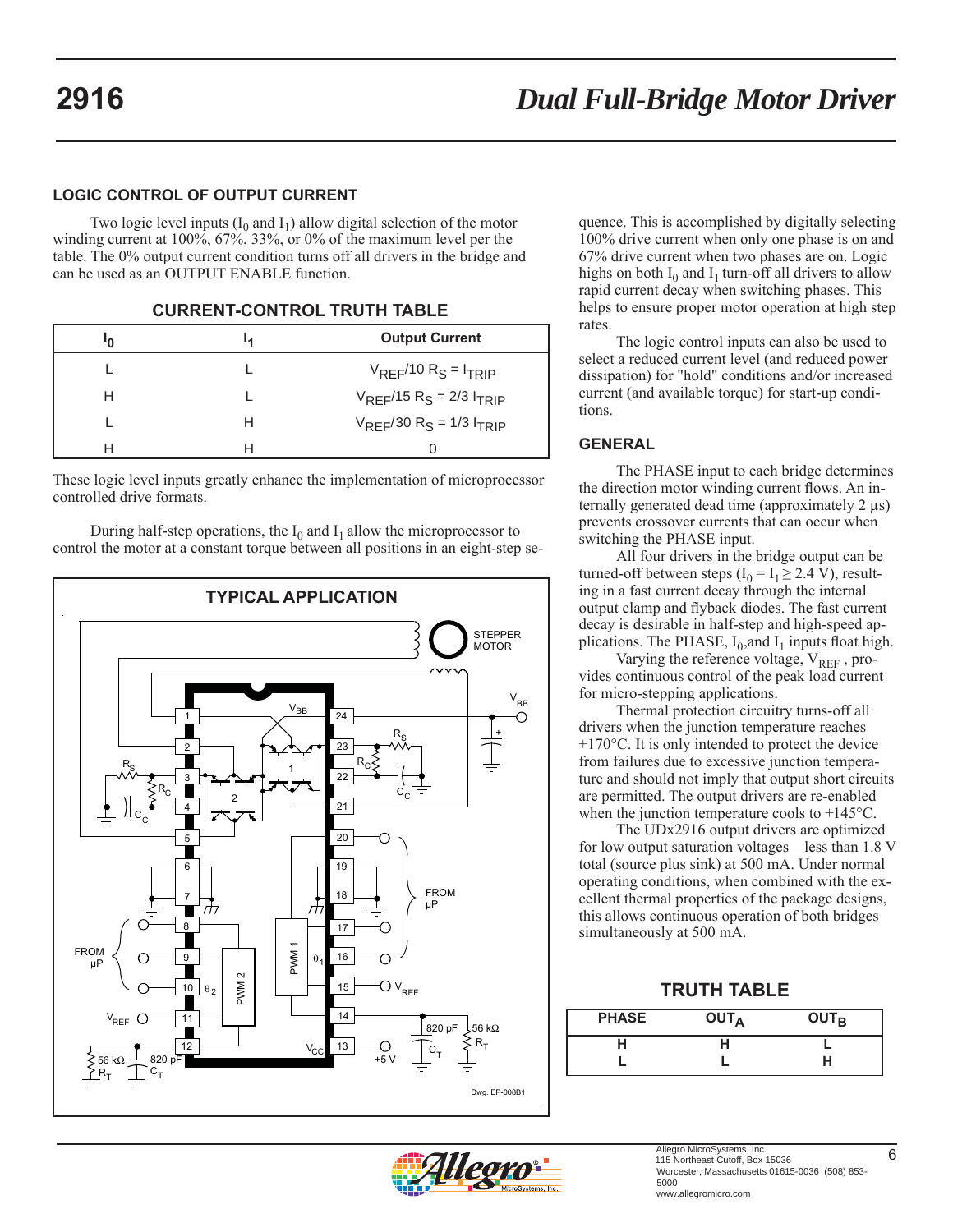#### **APPLICATION NOTES**

#### **Current Sensing**

To minimize current sensing inaccuracies caused by ground trace IR drops, each current-sensing resistor should have a separate return to the ground terminal of the device. For low-value sense resistors, the IR drops in the PCB can be significant and should be taken into account. The use of sockets should be avoided as their contact resistance can cause variations in the effective value of  $R_S$ .

Generally, larger values of  $R<sub>S</sub>$  reduce the aforementioned effects but can result in excessive heating and power loss in the sense resistor. The selected value of  $R<sub>S</sub>$  should not cause the absolute maximum voltage rating of 1.5 V, for the SENSE terminal, to be exceeded. The recommended value of  $R<sub>S</sub>$  is in the range of:

$$
R_{\rm S} = 0.75 / I_{\rm TRIP}(\text{max}) \pm 50\%
$$
.

If desired, the reference input voltage can be filtered by placing a capacitor from REFIN to ground. The ground return for this capacitor as well as the bottom of any resistor divider used should be independent of the high-current power-ground trace to avoid changes in REFIN due to IR drops.

#### **Thermal Considerations**

For reliable operation, it is recommended that the maximum junction temperature be kept below 110°C to 125°C. The junction temperature can be measured best by attaching a thermocouple to the power tab or batwing of the device and measuring the tab temperature,  $T<sub>TAB</sub>$ . The junction temperature can then be approximated by using the formula:

$$
T_{\rm J} = T_{\rm TAB} + (2 \times I_{\rm LOAD} \times V_{\rm F} \times R_{\rm \theta JT}) \ ,
$$

where  $V_F$  can be chosen from the electrical specification table

for the given level of  $I_{\text{LOAD}}$ . The value for  $R_{\theta\text{JT}}$  is approximately 6°C/W for both package styles.

The power dissipation of the batwing packages can be improved 20% to 30% by adding a section of printed circuit board copper (typically 6 to 18 square centimeters) connected to the batwing terminals of the device.

The thermal performance in applications that run at high load currents, high duty cycles, or both, can be improved by adding external diodes from each output to ground in parallel with the internal diodes. Fast-recovery (**≤**200 ns) diodes should be used to minimize switching losses.

#### **Load Supply Terminal**

The load supply terminal, VBB, should be decoupled with an electrolytic capacitor (**≥**47 μF is recommended), placed as close to the device as is physically practical. To minimize the effect of system ground IR drops on the logic and reference input signals, the system ground should have a low-resistance return to the load supply voltage.

#### **Fixed Off-Time Selection**

With increasing values of  $t_{\text{OFF}}$ , switching losses decrease, lowlevel load current regulation improves, EMI reduces, PWM frequency decreases, and ripple current increases. The value of  $t_{\text{OFF}}$  can be chosen for optimization of these parameters. For applications where audible noise is a concern, typical values of  $t_{OFF}$  should be chosen in the range of 15 to 35 μs.

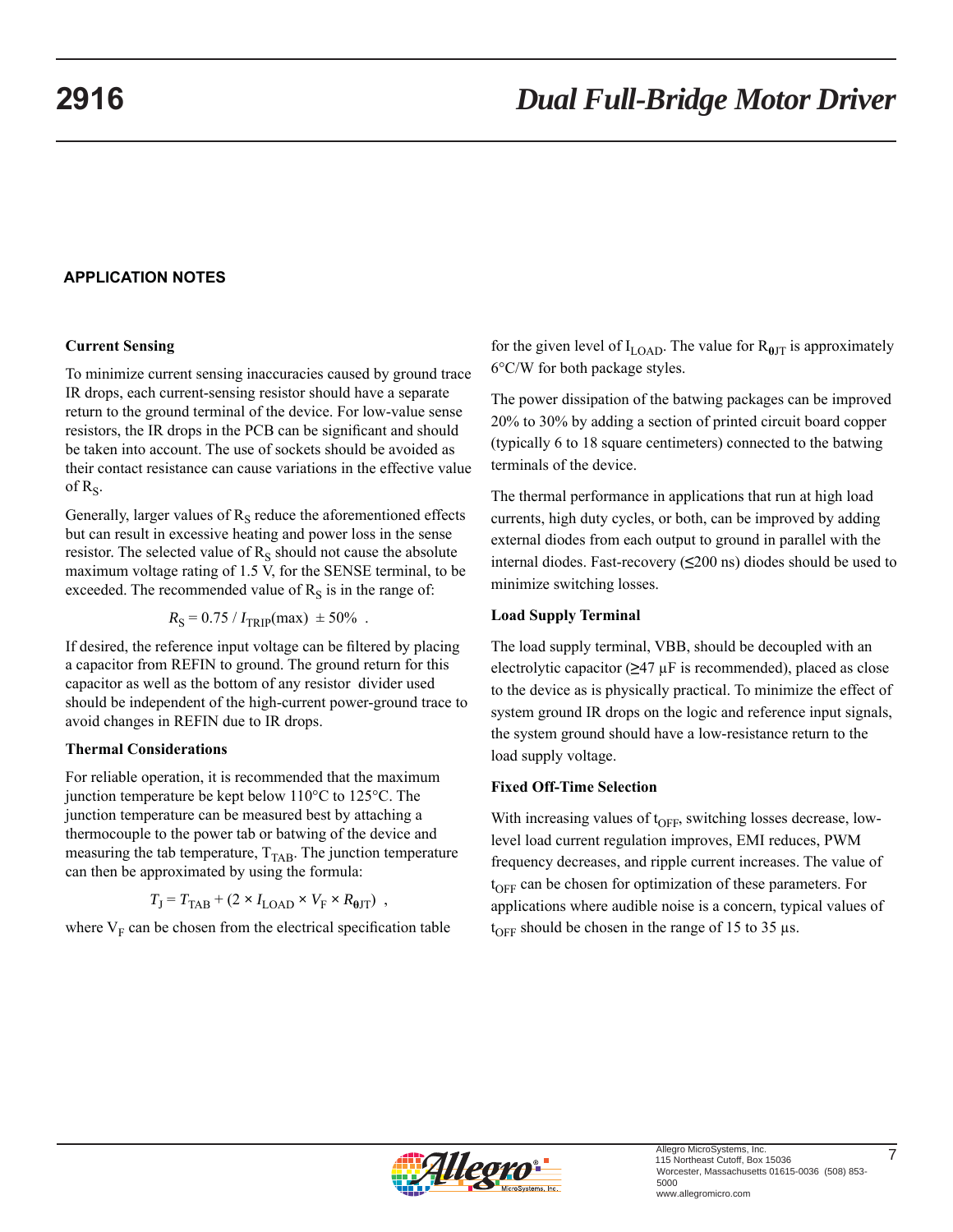

Package B, 24-pin DIP External batwings, Pins 6, 7, 18, and 19 are fused internally

Package LB, 24-pin SOICW External batwings, Pins 6, 7, 18, and 19 are fused internally